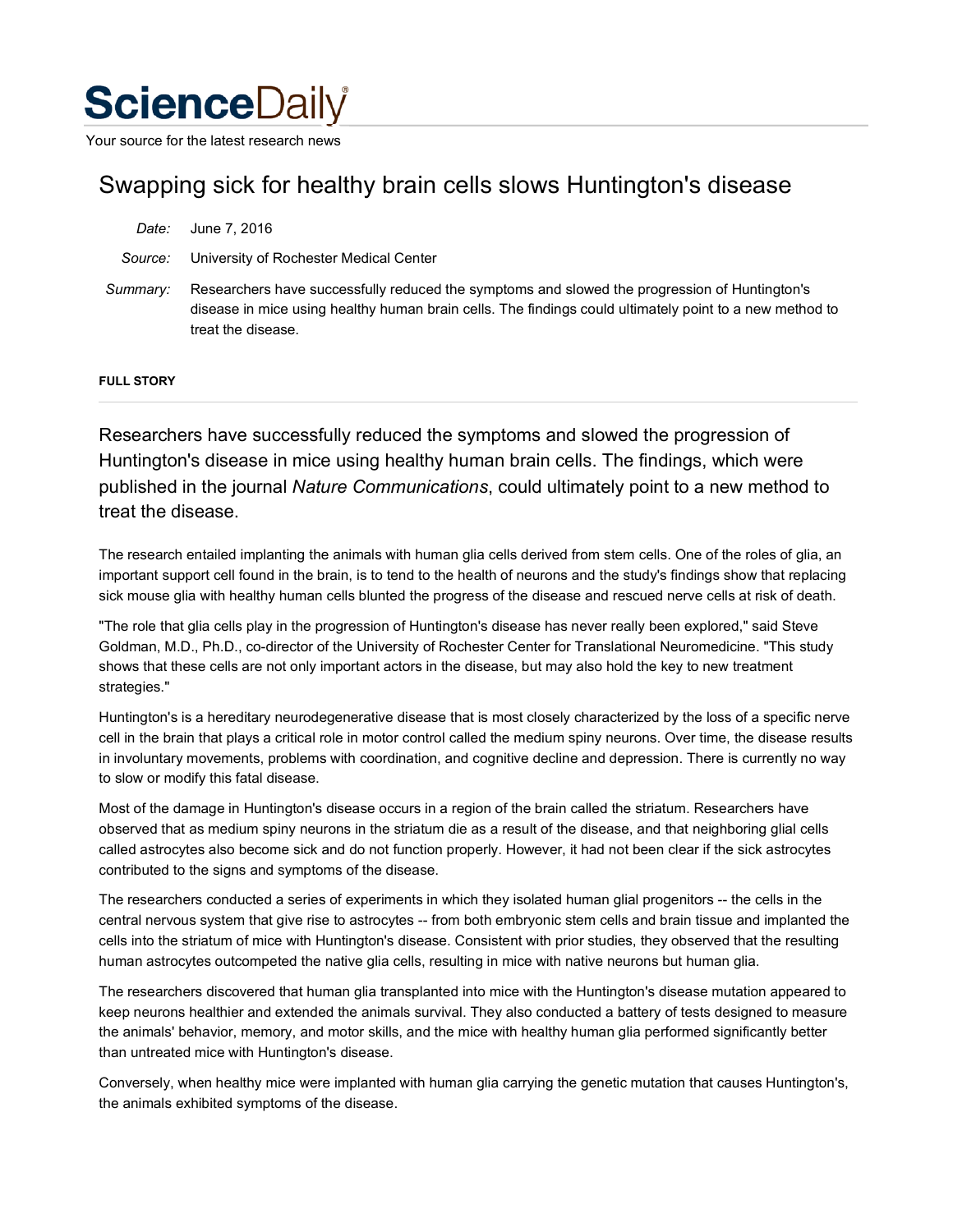The researchers believe that the healthy human glia were able to essentially stabilize and perhaps even rescue neurons by restoring the normal signaling function that is lost during the disease. A complex series of chemical interactions must transpire when nerve cells fire and communicate with their neighbors. This activity requires neurons to constantly adjust and rebalance concentrations of important chemicals such as potassium, which participates in neuronal firing. Medium spiny neurons become overexcited in Huntington's disease due to a genetic flaw that prevents potassium from entering the cells in sufficient amount -- a condition that gives rise to the motor control and cognitive symptoms of the disease and produces a toxic chain reaction that ultimately kills the nerve cells.

One of the roles of astrocytes is to function like a sponge and absorb potassium from the space surrounding neurons and create an environment that prevents neurons from becoming overactive. However, this function is impaired in glia in Huntington's disease. The scientists found that the transplanted healthy glia were able to reestablish normal potassium uptake and thereby restore normal neuronal activity and rescue cells that might have otherwise died from hyperexcitability.

Because glia cells have been shown to migrate and proliferate throughout the brain once implanted, these findings could herald a potential new approach to rescue nerve cells threatened by the disease.

"The partial rescue of deficiencies we observed in this study tells us that there is a significant glia component in Huntington's disease and that we may be able to improve function and delay progression with glial transplants," said Goldman.

#### **Story Source:**

The above post is reprinted from materials provided by **University of Rochester Medical Center**. *Note: Materials may be edited for content and length.*

#### **Journal Reference**:

1. Abdellatif Benraiss, Su Wang, Stephanie Herrlinger, Xiaojie Li, Devin Chandler-Militello, Joseph Mauceri, Hayley B. Burm, Michael Toner, Mikhail Osipovitch, Qiwu Jim Xu, Fengfei Ding, Fushun Wang, Ning Kang, Jian Kang, Paul C. Curtin, Daniela Brunner, Martha S. Windrem, Ignacio Munoz-Sanjuan, Maiken Nedergaard, Steven A. Goldman. **Human glia can both induce and rescue aspects of disease phenotype in Huntington disease**. *Nature Communications*, 2016; 7: 11758 DOI: 10.1038/ncomms11758

### **Cite This Page**:

MLA APA Chicago

University of Rochester Medical Center. "Swapping sick for healthy brain cells slows Huntington's disease." ScienceDaily. ScienceDaily, 7 June 2016. <www.sciencedaily.com/releases/2016/06/160607080346.htm>.